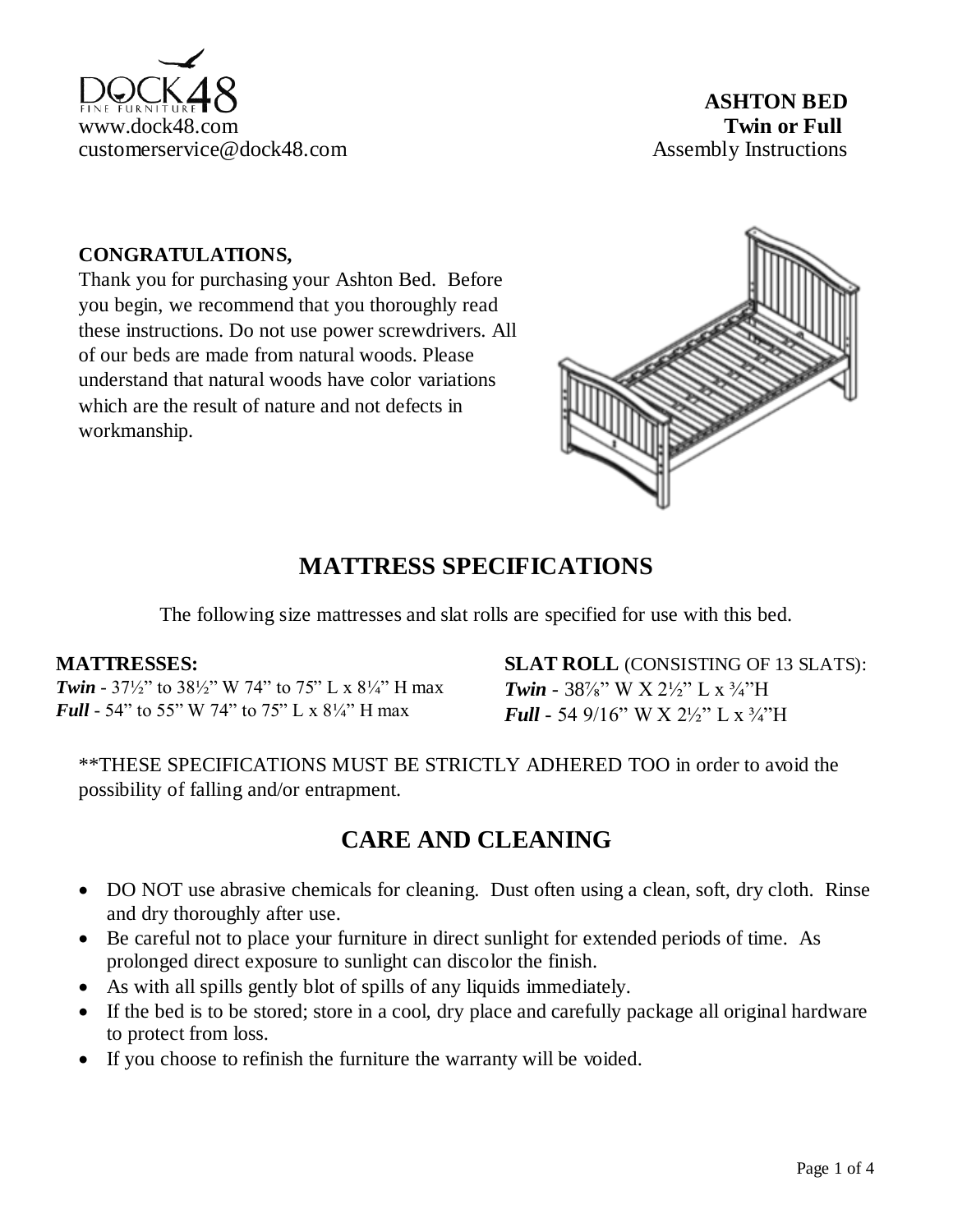

### **FAILURE TO FOLLOW THESE SAFETY AND WARNING GUIDELINES CAN RESULT IN SERIOUS INJURY OR DEATH**

- Do not allow jumping on the bed.
- Always use the recommended size mattress to prevent possible entrapment or falls.
- Do not use wood plugs if you have a child under the age of 6 in the house.
- Periodically check that all screws are tight and secure as they can become loose during normal use of bed. **DO NOT OVERTIGHTEN!**
- DO NOT place bed near a window where cords from blinds or curtains may strangle a child.
- DO NOT substitute parts. Please contact us immediately for replacement parts or questions.
- Follow the information on the WARNING LABELS appearing on the upper bunk bed end structure and on the carton… **DO NOT REMOVE THE WARNING LABEL FROM THE BED!**
- The use of water or sleep flotation mattresses are prohibited.
- Keep these instructions for future reference.
- *STRANGULATION HAZARD* **NEVER** attach or hang items to any part of the bed that are not designed for use with the bed. For example, but not limited to hooks, belts, jump ropes, and etc.

| NO.           | Description           | Sketch | $Q'$ ty        | NO.            | Description                    | Sketch        | $Q'$ ty        |
|---------------|-----------------------|--------|----------------|----------------|--------------------------------|---------------|----------------|
| A             | Footboard             |        | 1              | 1              | Hex-Head Bolts Ø1/4"xØ15x100mm |               | 8              |
|               |                       |        |                | $\overline{2}$ | Hex-Head Bolts Ø1/4"xØ15x60mm  |               | $\overline{4}$ |
| B             | Headboard             |        | 1              | 3              | Cross Dowels Ø1/4"xØ12x15mm    | <b>BO</b>     | 12             |
|               |                       |        |                | 4              | Allen Key M4                   |               |                |
| $\mathcal{C}$ | <b>Side Rails</b>     |        | $\overline{2}$ | 5              | Wood Screws Ø4x35mm            | <b>Summer</b> | 26             |
|               |                       |        |                | 6              | Wooden Plugs Ø16mm             |               | 20             |
| D             | <b>Bed Slats Roll</b> |        |                | 7              | Insert Plugs Ø6mm              | ⊕             | $\overline{2}$ |
| E             | <b>Bar Support</b>    |        |                | 8              | Mushroom Plugs Ø11mm           |               | $\overline{2}$ |
|               |                       |        |                | 9              | Safety rail Plug Ø8mm          | ⊕             | 8              |

## **Ashton Bed Parts List**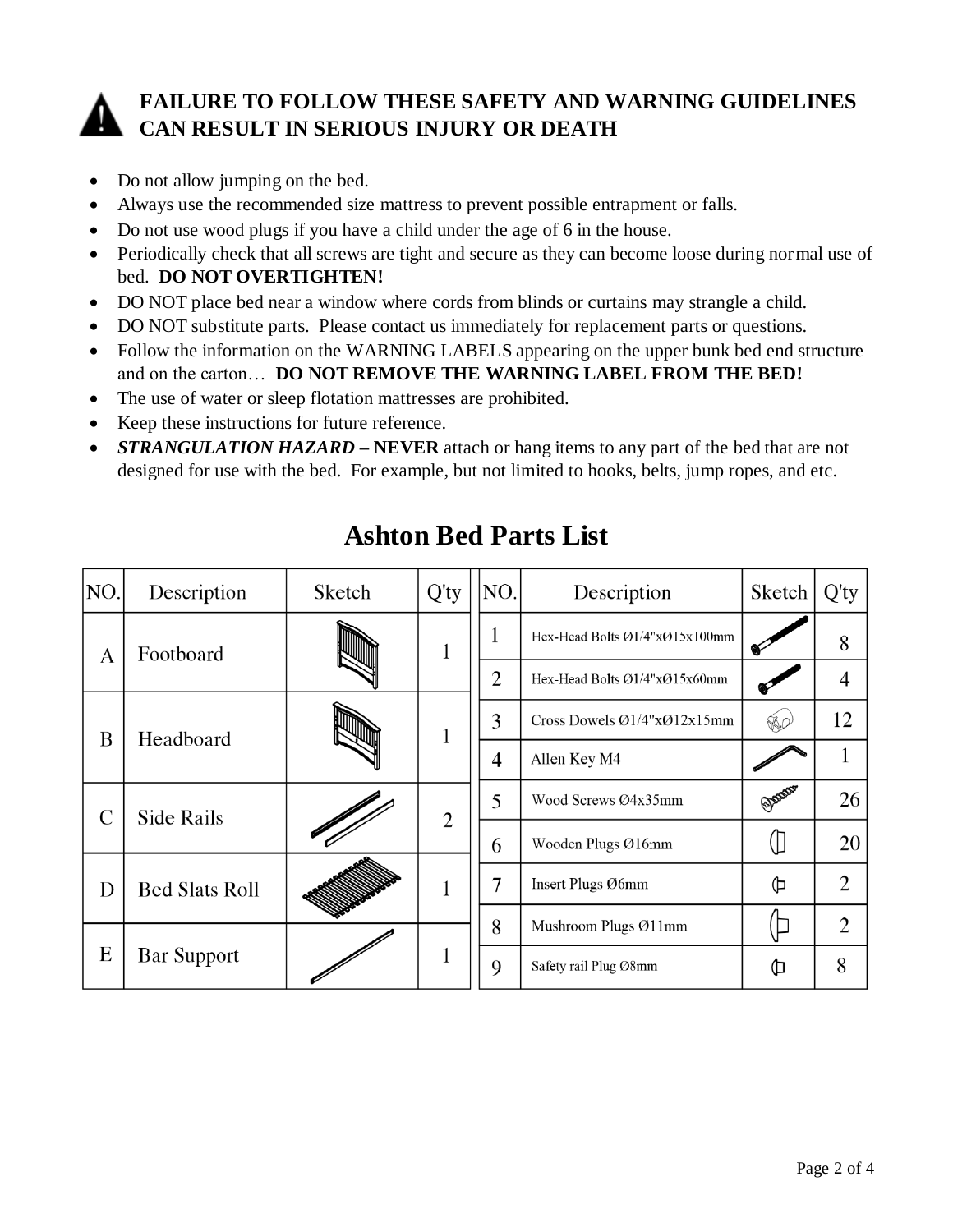# **Ashton Bed Assembly**



**Step 2**